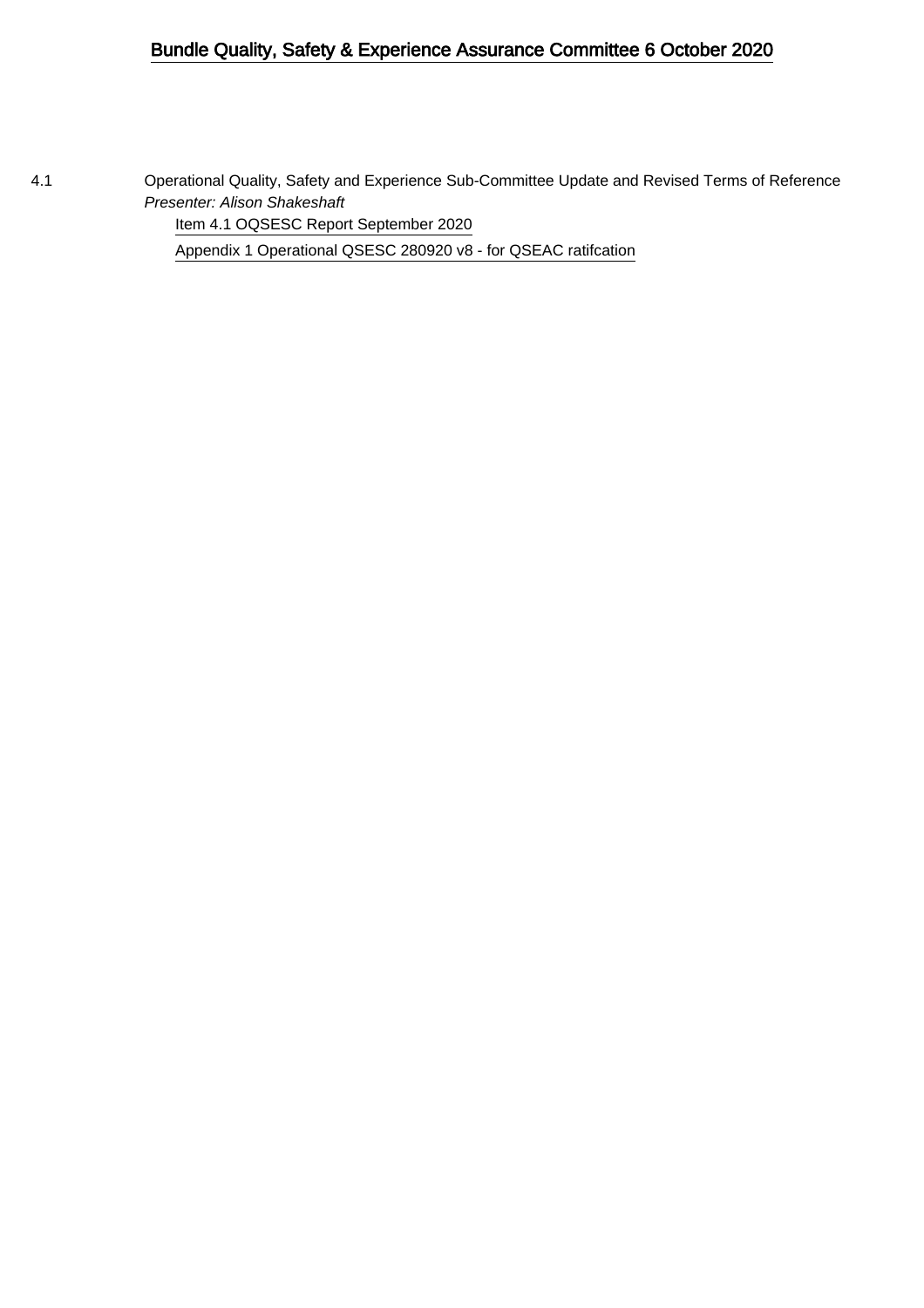

<span id="page-1-0"></span>

| <b>Enw'r Pwyllgor:</b>                                                                                                                                                                                                                                                                                                                                                         | Exception Report from Operational Quality, Safety And Experience |  |
|--------------------------------------------------------------------------------------------------------------------------------------------------------------------------------------------------------------------------------------------------------------------------------------------------------------------------------------------------------------------------------|------------------------------------------------------------------|--|
| <b>Name of Sub-Committee:</b>                                                                                                                                                                                                                                                                                                                                                  | Sub-Committee (OQSESC)                                           |  |
| <b>Cadeirydd y Pwyllgor:</b>                                                                                                                                                                                                                                                                                                                                                   | Ms Alison Shakeshaft, Executive Director of Therapies and Health |  |
| Chair of Sub-Committee:                                                                                                                                                                                                                                                                                                                                                        | Science                                                          |  |
| <b>Cyfnod Adrodd:</b>                                                                                                                                                                                                                                                                                                                                                          | 3rd September 2020                                               |  |
| <b>Reporting Period:</b>                                                                                                                                                                                                                                                                                                                                                       |                                                                  |  |
| <b>Materion Ansawdd, Diogelwch a Phrofiad:</b>                                                                                                                                                                                                                                                                                                                                 |                                                                  |  |
| $\bigcap$ in $\bigcap$ $\bigcap$ $\bigcap$ $\bigcap$ $\bigcap$ $\bigcap$ $\bigcap$ $\bigcap$ $\bigcap$ $\bigcap$ $\bigcap$ $\bigcap$ $\bigcap$ $\bigcap$ $\bigcap$ $\bigcap$ $\bigcap$ $\bigcap$ $\bigcap$ $\bigcap$ $\bigcap$ $\bigcap$ $\bigcap$ $\bigcap$ $\bigcap$ $\bigcap$ $\bigcap$ $\bigcap$ $\bigcap$ $\bigcap$ $\bigcap$ $\bigcap$ $\bigcap$ $\bigcap$ $\bigcap$ $\$ |                                                                  |  |

**Quality, Safety & Experience Matters:**

#### **OQSESC Terms of Reference (ToR)**

The revised OQSESC ToRs were presented for review. The revised ToRs were approved, subject to the Chair seeking confirmation regarding the reporting line for the Organ Donation Committee being to QSEAC. The TORs have subsequently been amended and are attached as Appendix 1 for QSEAC's ratification.

**Nutrition and Hydration Group (NHG) Update Report -** An update report from the NHG meeting held on  $9<sup>th</sup>$  July 2020 was presented with the following highlighted:

- A decision is awaited regarding the Health Board's (HB) position as to whether nasogastric (NG) tube placement is a potential aerosol generating procedure (AGP) or not. A report has been presented to the Personal Protective Equipment (PPE) Cell, which defined the problem as high risk and given that clarity was still required, the Chair agreed to raise the issue with Executive colleagues to reach a resolution.
- The HB's work to comply with the actions set out in the Food Safety in NHS estates and facilities alert (EFA-2020/991) and implementation of procedures for mental health patients fed via NG with restraint, paused due to COVID-19. However, this has now re-commenced with progress closely monitored by NHG.
- Members noted the impact of COVID-19 on the nutritional wellbeing of isolated and vulnerable patients and the increase in food poverty in some communities has caused concern and were assured that NHG will review the Malnutrition Call to Action Task and Finish Group ToRs to ensure the wider impact is considered.
- The NHG is developing a cohesive approach to governance and will develop a NHG **Dashboard**

The Sub-Committee was assured by the work of the NHG.

**Medical Devices Group (MDG) Update Report.** An update report from the MDG meeting held on 2<sup>nd</sup> July 2020 was presented with the following highlighted:

- While the Control Group addressing the incorrect patient ID at Point Of Care Testing (PoCT) has not met during the COVID-19 period, spot audits have demonstrated a significant reduction in this practice, with confirmation received that the Control Group will be re-established once COVID-19 priorities allow the POCT manager to conduct further audits.
- The new system to provide end to end assurance for all medical device alerts received by the Health Board has been purchased and is being issued to all device asset owners.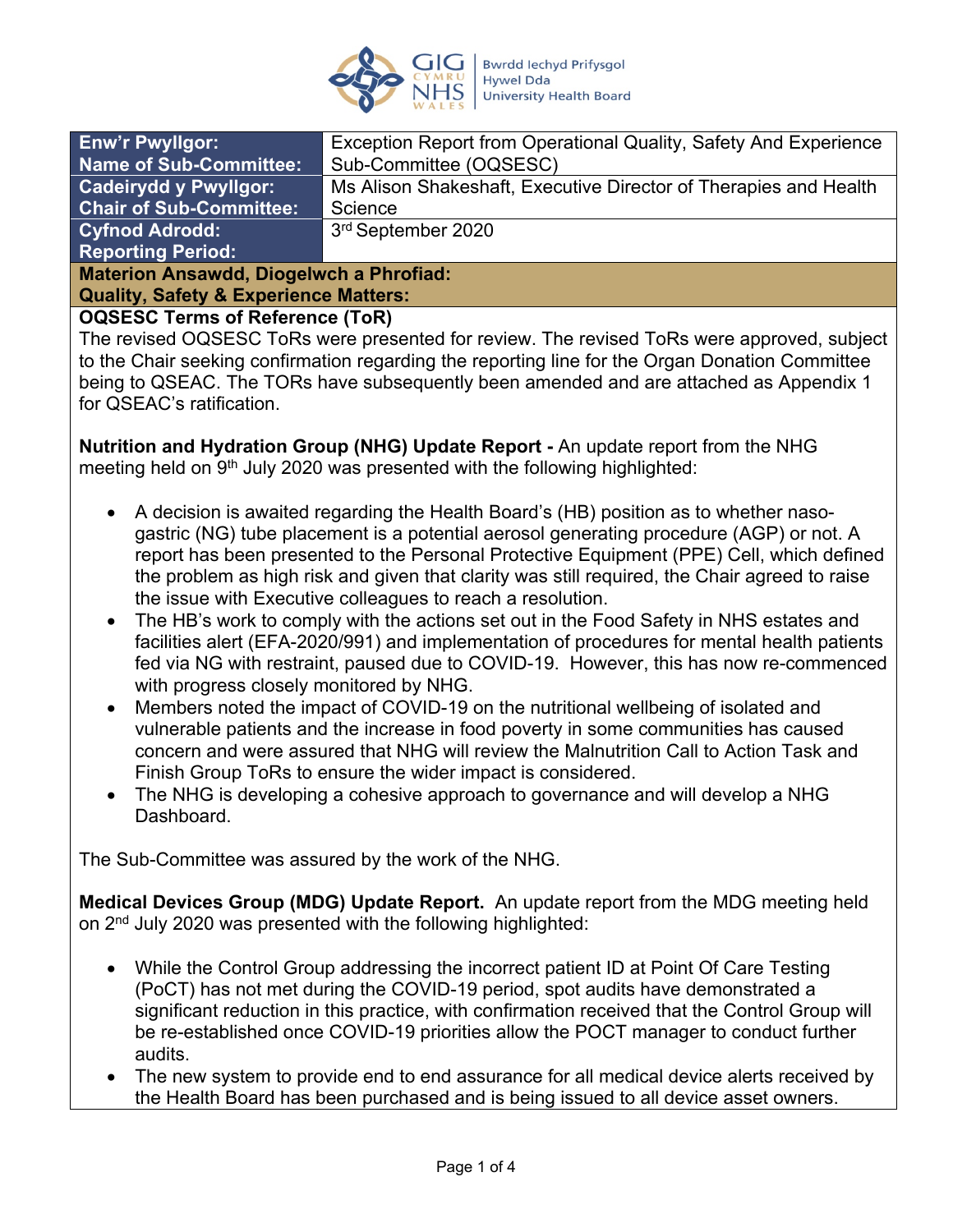- Members were informed that the introduction of new Medical Devices Regulations, due to come into effect in May 2020 has been delayed until May 2021, with the Health Board on track to meet these regulatory obligations.
- 100% Planned Preventative Maintenance performance has been maintained for high risk devices during the COVID-19 period despite a significant increase in the Medical Devices Inventory.

The Sub-Committee was assured by the work of the MDG.

### **Report on the Statutory Pre-Planned Maintenance (PPM) (Building and Engineering services)**

 Members received an assessment of maintenance performance during quarter one. While noting a small drop (91% against a 95% target) for high risk building maintenance, Members were assured that this was not an un-reasonable position given the complexities that COVID-19 restrictions have placed on access, closure of areas, re-purposing of others, demand and a number of other factors. Members were further assured that there has been little impact on the built environment, with regards to maintenance compliance, mitigated by the cancellation of a significant amount of planned building work due to inactive services as a result of COVID-19, for example theatres and endoscopy and that actions were in place to mitigate the shortfall in target PPM.

# **Covid-19 Super Bariatric Report**

 Members received a report outlining processes to manage super-bariatric patients during the current COVID-19 period. Members believed that neither the paper nor pathway were sufficiently developed at this time. Furthermore, given that no one was available to present to the report, it was agreed to defer the item until the next OQSESC meeting with the Chair agreeing to discuss the necessary amendments with the author.

# **Defibrillator Replacement Plan**

 A report was received outlining issues in relation to the defibrillator replacement plan, noting that whilst securing funding for the replacement defibrillators has now been resolved, the process highlighted a gap in the process, whereby associated patient safety risk had not been reported via the Quality, Safety and Experience reporting structure. Members agreed that, in relation to capital replacement programmes it would be helpful to look at the risks around the challenges brought forward each year, what is funded and the residual unfunded elements. It was agreed that regardless of where the risk sits, OQSESC should be tied into the process to ensure patient safety matters are visible. Members were assured that workshops are being arranged to articulate this process in relation to medical devices and equipment replacement programmes.

**Wards 1&3 Orthopaedic Serious Incident Action Plan -** Members received an update regarding progress against the four outstanding actions in the Action Plan, with two actions now completed and the remaining two due for completion by the end of September 2020.

Whilst it is anticipated that the action plan will be complete by the end of September 2020 and subsequently approved by the Director of Nursing, Quality and Patient Experience, Members expressed concern at the length of time it has taken to resolve many of the issues.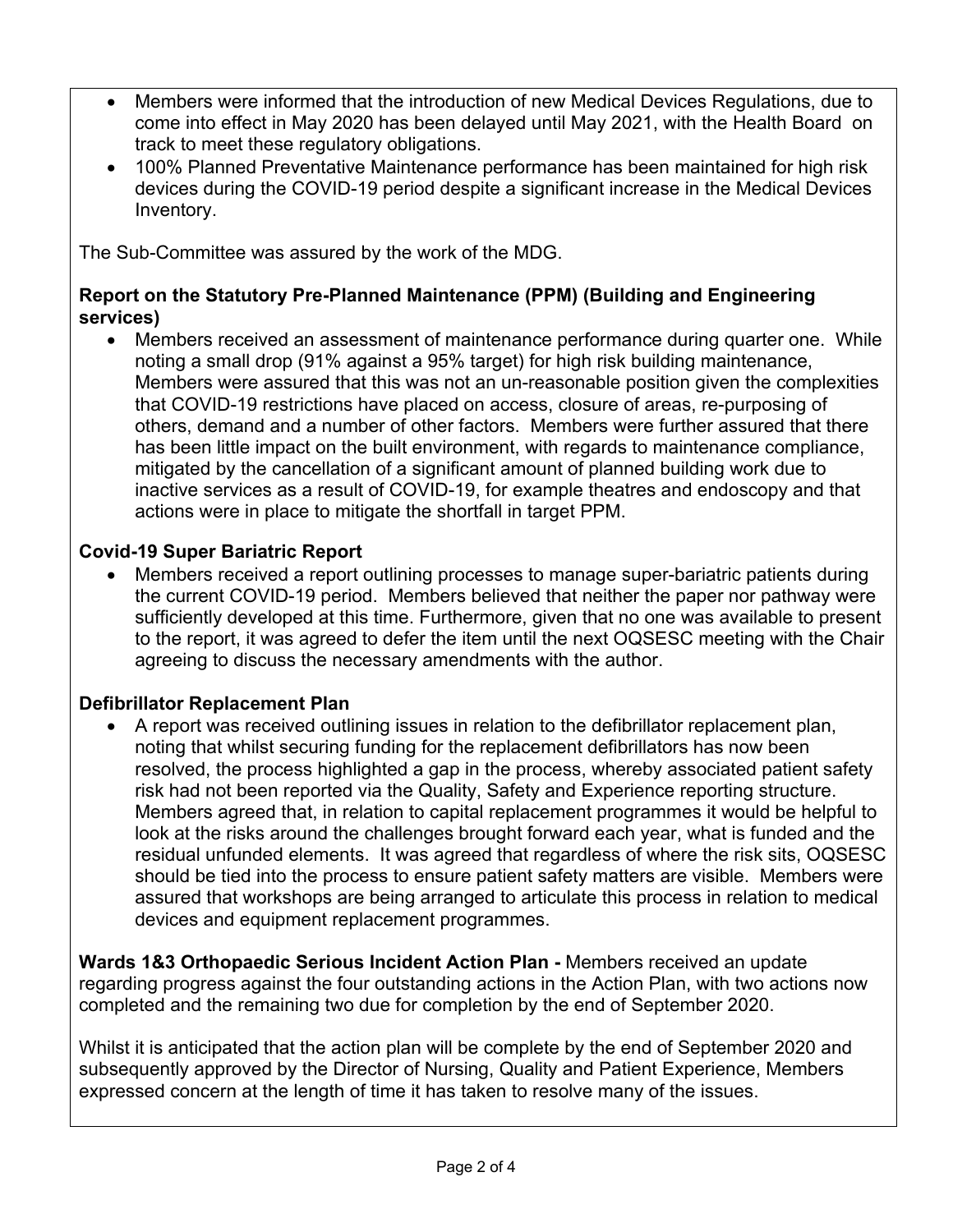### **Risgiau:**

#### **Risks (include Reference to Risk Register reference):**

**Operational Risk Report** - the Sub-Committee received the Operational Risk Report noting the addition of 7 risks and the removal of 9 risks from the OQSESC Risk Register since the previous meeting, with 2 increasing and 2 decreasing their risk scores.

There were 21 red risks, the majority of these being relating to staffing, with the remainder relating to ICT issues.

Members noted that a small number of risks appeared to have not been reviewed for over a year and the assurance and risk representative assured that guidance has been reiterated to all directorates for monthly reviews of all red risks and bi-monthly for amber risks.

It was noted that many of the Therapy Services red risks were related to staffing, and that work will be undertaken to amalgamate these into fewer Directorate level risks. In particular, therapies staffing issues related to stroke, with Members noting that the Health Boards Stroke Re-design Programme has been paused due to COVID-19. When this re-commences a business case for increased therapies stroke staffing will be developed.

The following specific risks were discussed:

• Risks 654 and 658 (risk of harm to inpatients at high risk of malnutrition and; risk of poor outcomes for frail and elderly patients in the community with or at risk of malnutrition). These risks are due for review and it is anticipated that the risk scores should now reduce.

Members sought assurance that risks will be reviewed more frequently, with the Chair requesting all risks to be reviewed by the next OQSESC meeting on 5<sup>th</sup> November 2020.

**Directorate/Site Exception Reports on Risks/Concerns for Escalation –** Members received 7 Site/Directorate Exception Reports, most of which focussed on staffing issues, and the impact of COVID-19 on services including staffing availability and facilities/environments.

Whilst good progress was noted in a number of areas and Members were assured that directorate teams were managing risks appropriately through appropriate mitigations, there were some areas where detailed plans will be required to resolve a number of issues e.g. the impact of COVID-19 on space availability to deliver all services at Prince Philip Hospital (PPH).

Members noted the severe impact COVID-19 has had on planned activity and waiting times and that the Executive Team has requested a recovery plan from the Scheduled Care Directorate, supported by the Transformation Team. It was noted that web-based information will soon be available to patients and their families, providing weekly service updates. It was agreed that the impact on planned care services should be escalated to QSEAC.

The Quality, Safety and Experience Assurance Committee is asked to note the following areas of concern:

- The impact of COVID-19 on the deterioration in waiting times performance in Planned Care
- The impact of COVID-19 on the environment and ability to continue all areas of service provision on the PPH site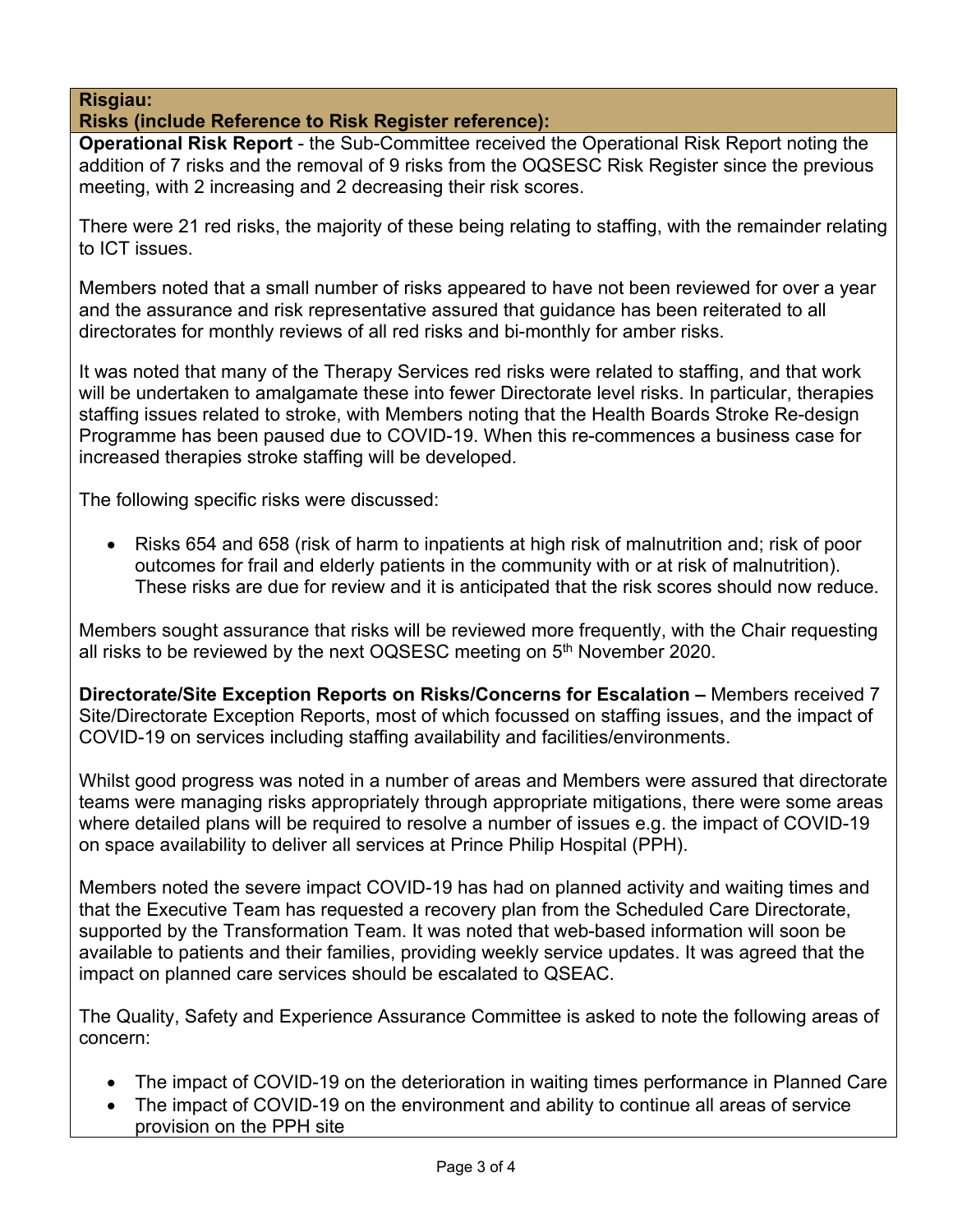Lack of assurance that not all risks aligned to OQSESC are being reviewed regularly and as such, the sub-committee cannot be assured that all risks are being appropriately managed

# **Argymhelliad:**

# **Recommendation:**

The Quality, Safety and Experience Assurance Committee is asked to note the content of this report and ratify the revised OQSESC Terms of Reference.

#### **Dyddiad y Cyfarfod Pwyllgor Nesaf: Date of Next Sub- Committee Meeting:**

5<sup>th</sup> November 2020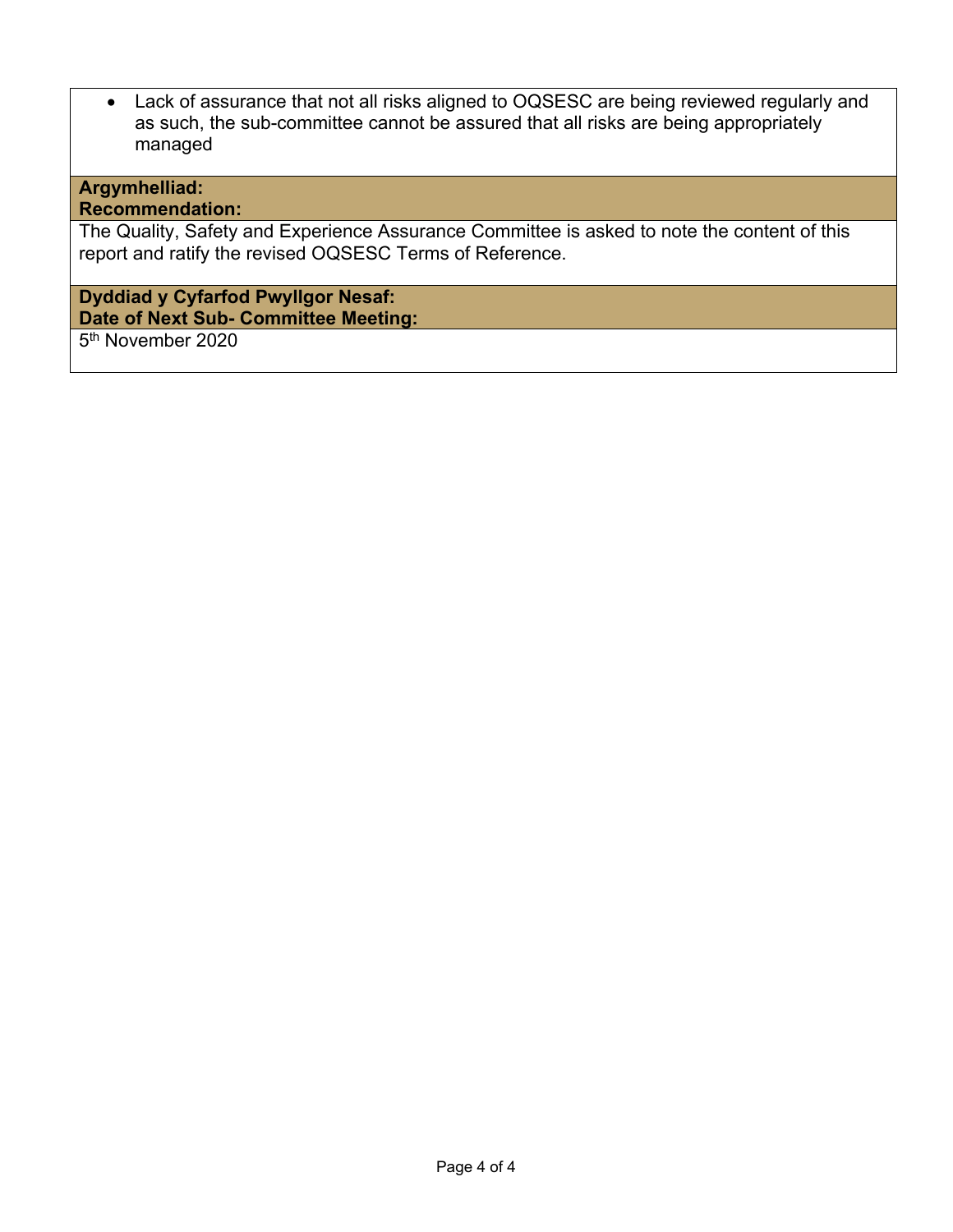

<span id="page-5-0"></span>

# **OPERATIONAL QUALITY, SAFETY & EXPERIENCE SUB-COMMITTEE**

# **TERMS OF REFERENCE**

| <b>Version</b> | <b>Issued to:</b>                                                                  | <b>Date</b> | <b>Comments</b>                                |
|----------------|------------------------------------------------------------------------------------|-------------|------------------------------------------------|
| $\sqrt{0.1}$   | <b>Quality, Safety &amp; Experience Assurance</b><br><b>Committee Workshop</b>     | 29.05.2018  |                                                |
| $\sqrt{0.2}$   | <b>Operational Quality Safety and Experience</b><br><b>Assurance Sub Committee</b> | 10.07.2018  | Approved                                       |
| $\sqrt{0.3}$   | <b>Operational Quality Safety and Experience</b><br><b>Assurance Sub Committee</b> | 20.09.2018. | Approved                                       |
| $\sqrt{0.4}$   | <b>Quality, Safety &amp; Experience Assurance</b><br><b>Committee</b>              | 16.10.2018  | Approved                                       |
| $\sqrt{0.5}$   | <b>Operational Quality Safety and Experience</b><br><b>Assurance Sub Committee</b> | 24.01.2019  | Approved                                       |
| $\sqrt{0.6}$   | <b>Quality, Safety &amp; Experience Assurance</b><br><b>Committee</b>              | 05.02.2019  | Approved<br>via Chairs<br>Action<br>28.03.2019 |
| $\sqrt{0.7}$   | <b>Operational Quality Safety and Experience</b><br><b>Assurance Sub Committee</b> | 03.09.2020  | Approved                                       |
| $\sqrt{0.08}$  | <b>Quality, Safety &amp; Experience Assurance</b><br><b>Committee</b>              | 06.10.2020  |                                                |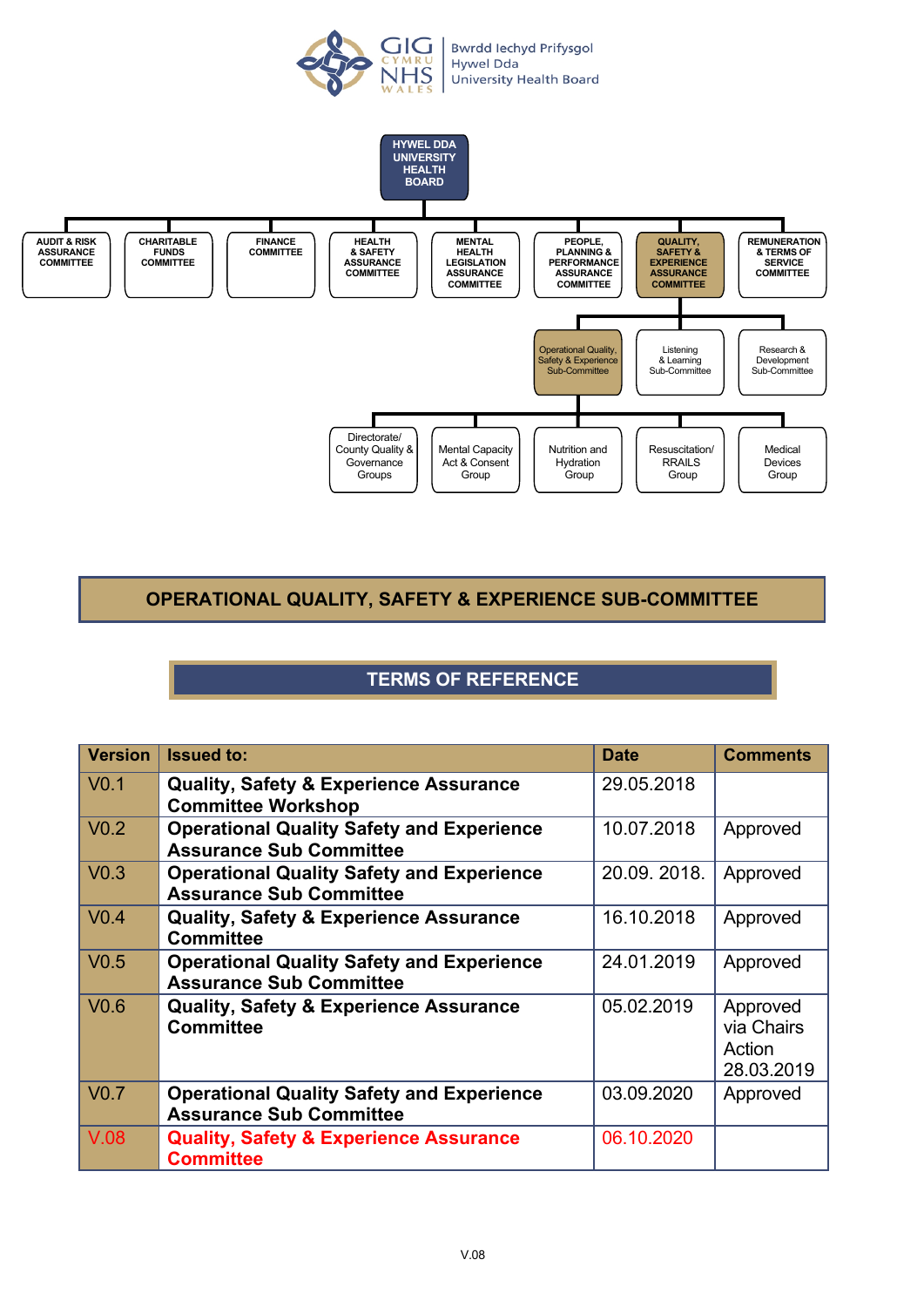#### **1. Constitution**

1.1 The Operational Quality, Safety & Experience Sub-Committee has been established as a Sub-Committee of the Quality, Safety & Experience Assurance Committee and constituted from 1<sup>st</sup> June 2018, replacing the Acute Services Quality, Safety & Experience Sub-Committee and the Primary & Community Services Quality, Safety & Experience Sub-**Committee.** 

#### **2. Membership**

2.1 The membership of the Sub-Committee shall comprise:

| <b>Title</b>                                                                             |  |  |
|------------------------------------------------------------------------------------------|--|--|
| Director of Therapies and Health Science – Chair                                         |  |  |
| Assistant Director, Operational Nursing & Quality Acute Services - Vice Chair            |  |  |
| Associate Medical Director, Workforce & Primary Care                                     |  |  |
| Associate Medical Director, Quality & Safety                                             |  |  |
| Deputy Director of Operations                                                            |  |  |
| Assistant Director of Nursing Assurance & Safeguarding                                   |  |  |
| Assistant Director of Therapies and Health Science - Professional Practice, Governance & |  |  |
| Safety                                                                                   |  |  |
| Assistant Director of Workforce & OD                                                     |  |  |
| <b>Assistant Director of Informatics</b>                                                 |  |  |
| County Directors x 3                                                                     |  |  |
| Independent Member, HDdUHB                                                               |  |  |
| <b>Head of Medicines Management</b>                                                      |  |  |
| <b>Therapies Lead</b>                                                                    |  |  |
| <b>Health Science Lead</b>                                                               |  |  |
| Senior Nurse, Infection Prevention                                                       |  |  |
| Representative from each Triumvirate                                                     |  |  |
| <b>Head of Primary Care</b>                                                              |  |  |

2.2 The membership of the Sub-Committee will be reviewed on an annual basis.

#### **3. Quorum and Attendance**

- 3.1 A quorum shall consist of no less than a third of the membership, one of whom must be the Chair or Vice Chair of the Sub-Committee, together with representation from both Medical and Nursing.
- 3.2 An Independent Member shall attend the meeting in a scrutiny capacity. The scrutiny role of Independent Members in Sub-Committees is to ensure their effectiveness in terms of processes and outcomes, and in particular that their work is organised and undertaken in accordance with their terms of reference, that they have clarity about the limits of their delegated powers and responsibilities, and that they understand fully their relationship with and reporting responsibilities to their parent Committee
- 3.3 Any senior officer of the UHB or partner organisation may, where appropriate, be invited to attend, for either all or part of a meeting, to assist with discussions on a particular matter.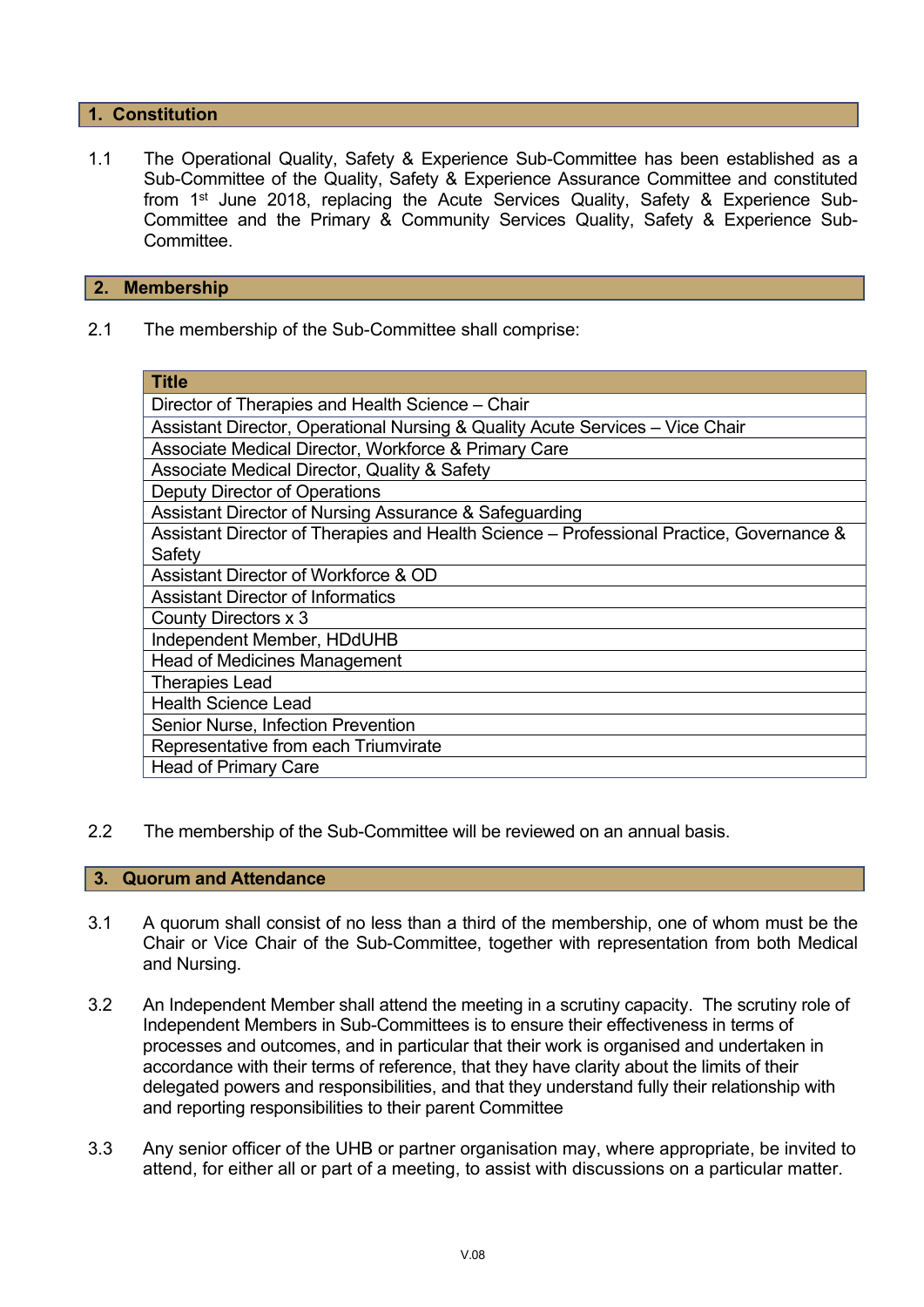- 3.4 The Sub-Committee may also co-opt additional independent external 'experts' from outside the organisation to provide specialist skills.
- 3.5 Should any officer member be unavailable to attend, they may nominate a fully briefed deputy to attend in their place, subject to the agreement of the Chair.
- 3.6 The Chair of the Operational Quality, Safety & Experience Sub-Committee shall have reasonable access to Executive Directors and other relevant senior staff.
- 3.7 The Sub-Committee may ask any or all of those who normally attend but who are not members to withdraw to facilitate open and frank discussion of particular matters.

#### **4. Purpose**

4.1 The Operational Quality, Safety & Experience Sub-Committee will monitor, as delegated by Quality, Safety and Experience Assurance Committee, the acute, mental health & learning disabilities services, primary and community services quality and safety governance arrangements at an operational level, bringing together accountability and ownership for those quality and safety issues to be resolved operationally, freeing up the Quality, Safety and Experience Assurance Committee to be more strategic in its approach and providing an upward assurance.

#### **5. Key Responsibilities**

- 5.1 Monitor the quality, safety and experience of care delivered to patients through, for example, surveys and patient stories, and escalate issues that cannot be resolved operationally to the Quality, Safety and Experience Assurance Committee.
- 5.2 Ensure that concerns (incidents, complaints and claims) are being managed in a robust and timely manner at service level, agreeing mitigating actions where required.
- 5.3 Monitor action plans following investigations into serious incidents and concerns and the identification of lessons learned, by ensuring actions are completed in a robust and timely manner, and seek assurance that learning is disseminated and embedded across all of the Health Board's activities as appropriate.
- 5.4 Ensure and monitor compliance with national guidance, including NICE, NSFs, National Confidential Enquiries, outcome reviews and national clinical audits and Health Board clinical written control documents.
- 5.5 Inform and monitor progress against agreed performance targets identified in the Quality & Safety Dashboard.
- 5.6 Consider the themes arising from triangulated information at service specific level, and agree and monitor any action plans required to deliver improvements.
- 5.7 Seek assurance on the management of operational risks that have been aligned to the Sub-Committee, and provide assurance to the Quality, Safety and Experience Assurance Committee that risks are being managed effectively and report any areas of concern, eg where risk tolerance is exceeded or lack of timely action.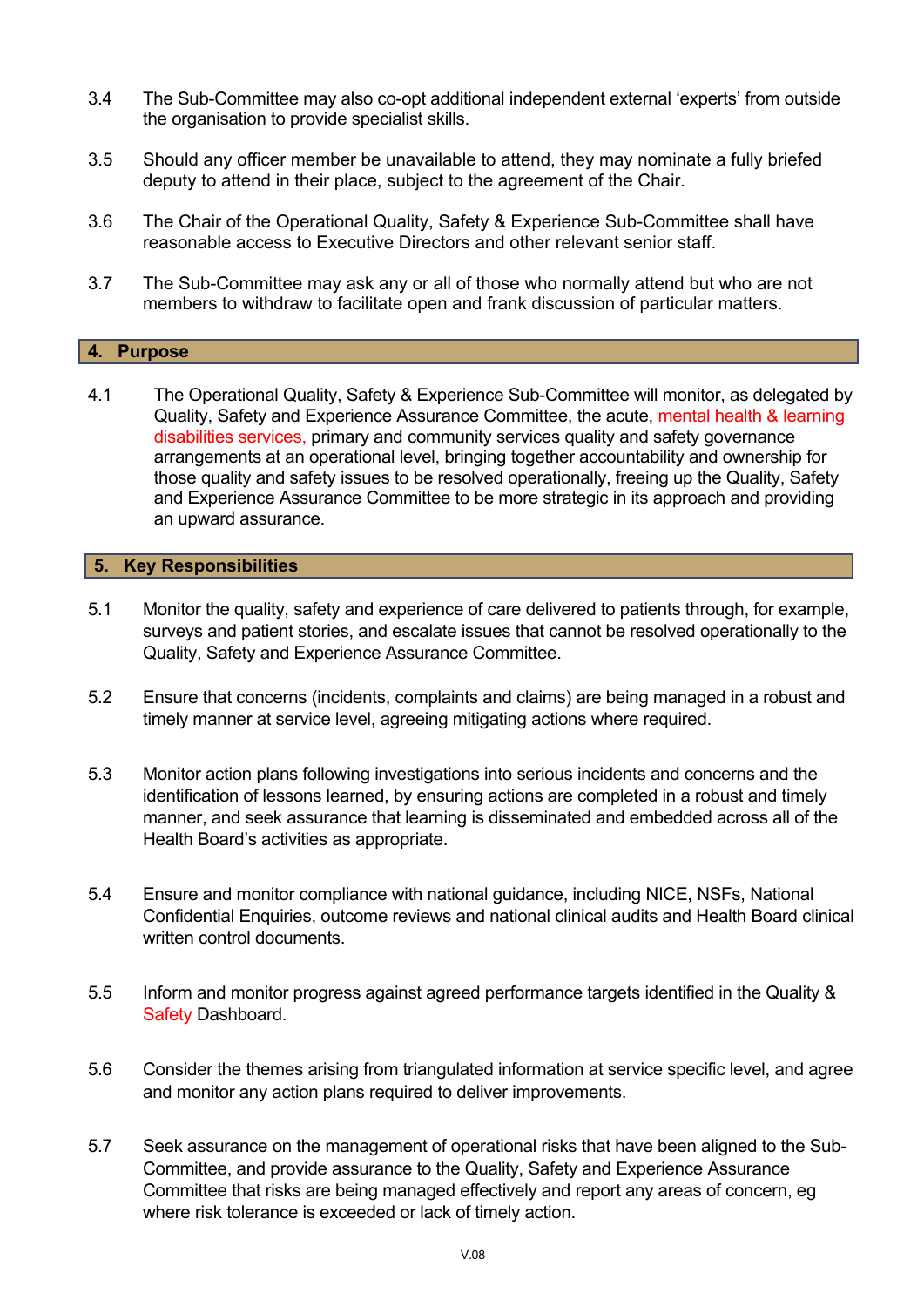- 5.8 Receive assurance from those Groups reporting to the Sub-Committee, and consider how escalated issues are addressed.
	- Directorate (County) Quality & Governance Groups
	- Resuscitation/RRAILS Group
	- Nutrition and Hydration Group
	- Medical Devices Group (including Point of Care Testing and Ultrasound Governance)
	- Mental Capacity Act and Consent Group
	- Organ Donation Group
- 5.9 Receive position reports on:
	- **Key Risks associated with preventing harm to patients:**
		- Falls
		- Pressure Damage
	- **Quality Improvement Pathways:**
		- Dementia/Delirium
		- **Frailty**
		- Clinical pathways e.g. Stroke/Diabetes/Cardiology/Ophthalmology in line with National Audit Reports
- 5.10 Assure itself that clinical written control documentation, which falls within the remit of the Sub-Committee, has been adopted, developed or reviewed in line with HDdUHB Policy 190 – Written Control Documentation prior to approving it, and to provide evidence of that assurance to the Clinical Written Control Documentation Group when recommending a procedure or guideline for uploading or a policy for final approval by the Clinical Written Control Documentation Group.
- 5.11 Develop an annual work plan, responding to operational service priorities, consistent with the strategic direction for the organisation, for approval by the Quality, Safety and Experience Assurance Committee and oversee delivery to improve the quality, safety and effectiveness of care delivered, and enhance the patient experience.
- 5.12 Seek assurance reports from relevant partnerships, and consider the actions required in relation to any quality and safety issues identified.
- 5.13 Inform the work plans for reporting Groups and vice versa.
- 5.14 Address any other requirements stipulated by the Quality, Safety and Experience Assurance **Committee.**
- 5.15 Agree issues to be escalated to the Quality, Safety and Experience Assurance Committee with recommendations for action

#### **6. Agenda and Papers**

6.1 The Sub-Committee Secretary is to hold an agenda setting meeting with the Chair and/or the Vice Chair, at least **six** weeks before the meeting date.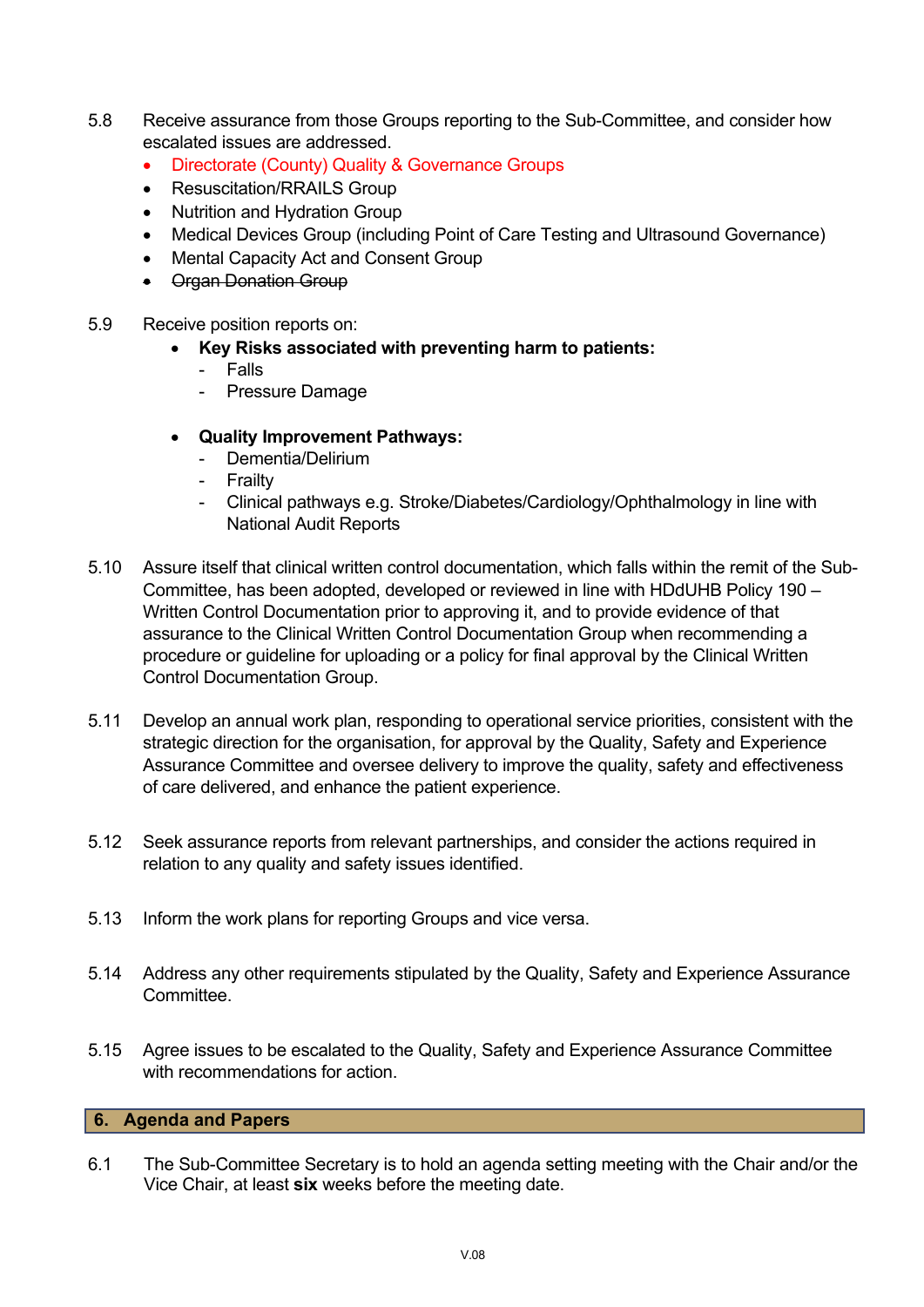- 6.2 The agenda will be based around the Sub-Committee work plan, identified risks, matters arising from previous meetings, issues emerging throughout the year and requests from Sub-Committee members. Following approval, the agenda and timetable for papers will be circulated to all Sub-Committee members.
- 6.3 All papers must be approved by the relevant/Lead Director
- 6.4 The agenda and papers for meetings will be distributed **seven** days in advance of the meeting.
- 6.5 The minutes and action log will be circulated to members within **ten** days to check the accuracy.
- 6.6 Members must forward amendments to the Sub-Committee Secretary within the next **seven** days. The Sub-Committee Secretary will then forward the final version to the Sub-Committee Chair for approval.

#### **7. Frequency of Meetings**

- 7.1 The Sub-Committee will meet bi-monthly and shall agree an annual schedule of meetings. Any additional meetings will be arranged as determined by the Chair of the Sub-Committee.
- 7.2 The Chair of the Sub-Committee, in discussion with the Sub-Committee Secretary, shall determine the time and the place of meetings of the Sub-Committee and procedures of such meetings.

#### **8. Accountability, Responsibility and Authority**

- 8.1 The Sub-Committee will be accountable to the Quality, Safety & Experience Assurance Committee for its performance in exercising the functions set out in these terms of reference.
- 8.2 The Sub-Committee shall embed the UHB's vision, corporate standards, priorities and requirements, e.g. equality and human rights, through the conduct of its business.
- 8.3 The requirements for the conduct of business as set out in the UHB's Standing Orders are equally applicable to the operation of the Sub-Committee.

#### **9. Reporting**

- 9.1 The Sub-Committee, through its Chair and members, shall work closely with the Board's other committees, including joint /Sub Committees and groups to provide advice and assurance to the Board through the:
	- 9.1.1 joint planning and co-ordination of Board and Committee business; and 9.1.2 sharing of information;
- 9.2 In doing so, the Sub-Committee shall contribute to the integration of good governance across the organisation, ensuing that all sources of assurance are incorporated into the Board's overall risk and assurance framework.
- 9.3 The Sub-Committee may, subject to the approval of the Quality, Safety & Experience Assurance Committee, establish groups or task and finish groups to carry out on its behalf specific aspects of Sub-Committee business. The Sub-Committee will receive an update